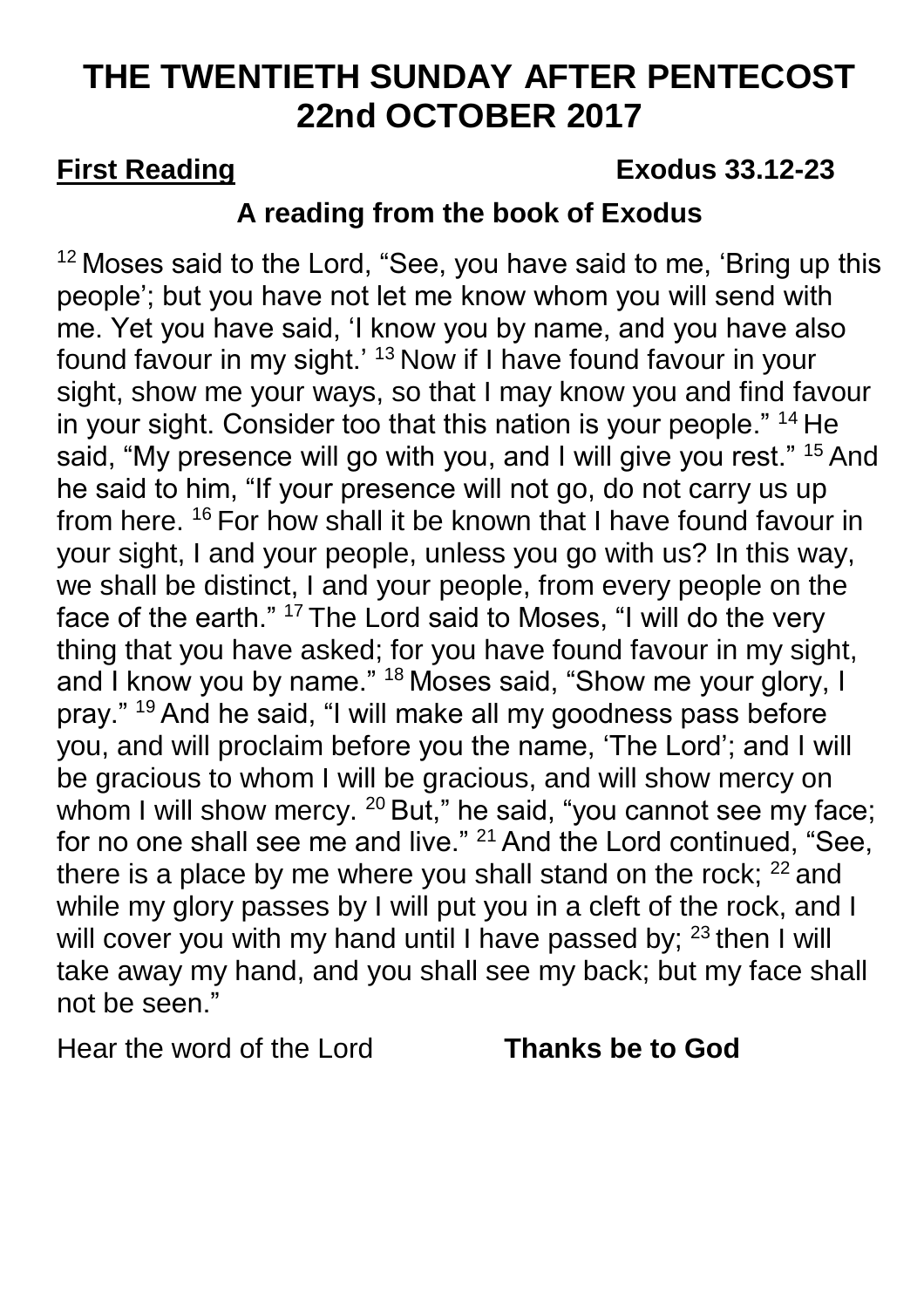## **Psalm 99**

- <sup>1</sup> The Lord is king; let the peoples tremble! He sits enthroned upon the cherubim; let the earth quake!
- $2^2$  The Lord is great in Zion: he is exalted over all the peoples.
- <sup>3</sup> Let them praise your great and awesome name: Holy is he!
- <sup>4</sup> Mighty King, lover of justice, you have established equity: you have executed justice and righteousness in Jacob.
- <sup>5</sup> Extol the Lord our God; worship at his footstool: Holy is he!
- <sup>6</sup> Moses and Aaron were among his priests, Samuel also was among those who called on his name: They cried to the Lord, and he answered them.
- $7$  He spoke to them in the pillar of cloud: they kept his decrees, and the statutes that he gave them.
- <sup>8</sup> O Lord our God, you answered them: you were a forgiving God to them, but an avenger of their wrongdoings.
- <sup>9</sup> Extol the Lord our God, and worship at his holy mountain: for the Lord our God is holy.

## **Second Reading 1 Thessalonians 1.1-10**

## **A reading from the First Letter of Paul to the Thessalonians**

1 Paul, Silvanus, and Timothy,

To the church of the Thessalonians in God the Father and the Lord Jesus Christ:

Grace to you and peace.

<sup>2</sup> We always give thanks to God for all of you and mention you in our prayers, constantly <sup>3</sup> remembering before our God and Father your work of faith and labour of love and steadfastness of hope in our Lord Jesus Christ. <sup>4</sup> For we know, brothers and sisters beloved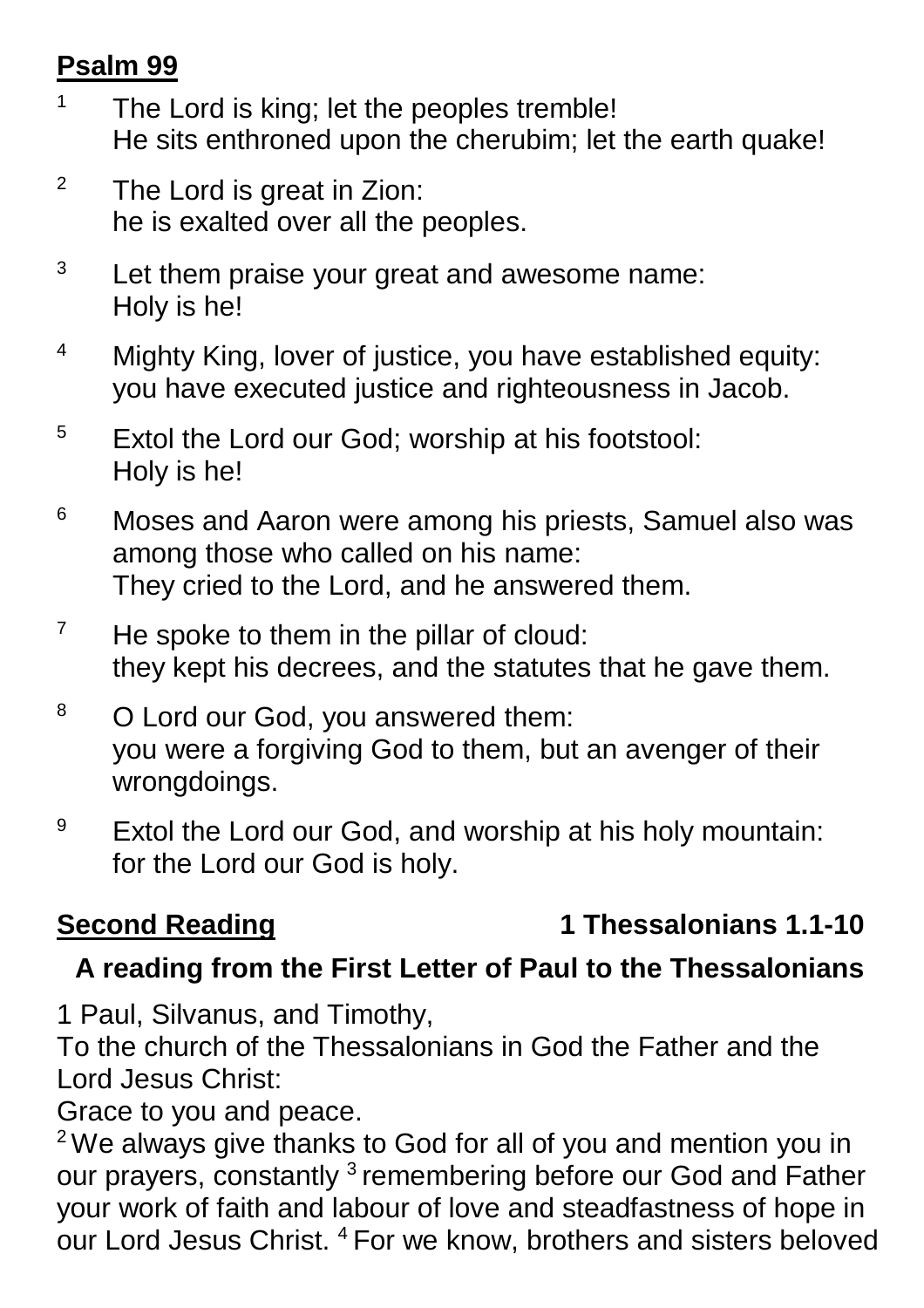by God, that chosen you,  $5$  because our message of the gospel came to you not in word only, but also in power and in the Holy Spirit and with full conviction; just as you know what kind of persons we proved to be among you for your sake. <sup>6</sup> And you became imitators of us and of the Lord, for in spite of persecution you received the word with joy inspired by the Holy Spirit,  $<sup>7</sup>$  so that</sup> you became an example to all the believers in Macedonia and in Achaia. <sup>8</sup> For the word of the Lord has sounded forth from you not only in Macedonia and Achaia, but in every place your faith in God has become known, so that we have no need to speak about it. <sup>9</sup> For the people of those regions report about us what kind of welcome we had among you, and how you turned to God from idols, to serve a living and true God, <sup>10</sup> and to wait for his Son from heaven, whom he raised from the dead—Jesus, who rescues us from the wrath that is coming. he has

Hear the word of the Lord. **Thanks be to God**

### **Gospel Matthew 22.15-22**

The Gospel of our Lord Jesus Christ according to Matthew **Glory to you Lord Jesus Christ.**

<sup>15</sup> Then the Pharisees went and plotted to entrap him in what he said. <sup>16</sup> So they sent their disciples to him, along with the Herodians, saying, "Teacher, we know that you are sincere, and teach the way of God in accordance with truth, and show deference to no one; for you do not regard people with partiality.  $17$  Tell us, then, what you think. Is it lawful to pay taxes to the emperor, or not?" <sup>18</sup> But Jesus, aware of their malice, said, "Why are you putting me to the test, you hypocrites? <sup>19</sup> Show me the coin used for the tax." And they brought him a denarius. <sup>20</sup> Then he said to them, "Whose head is this, and whose title?" <sup>21</sup> They answered, "The emperor's." Then he said to them, "Give therefore to the emperor the things that are the emperor's, and to God the things that are God's." <sup>22</sup> When they heard this, they were amazed; and they left him and went away.

The Gospel of the Lord

**Praise to you Lord Jesus Christ.**